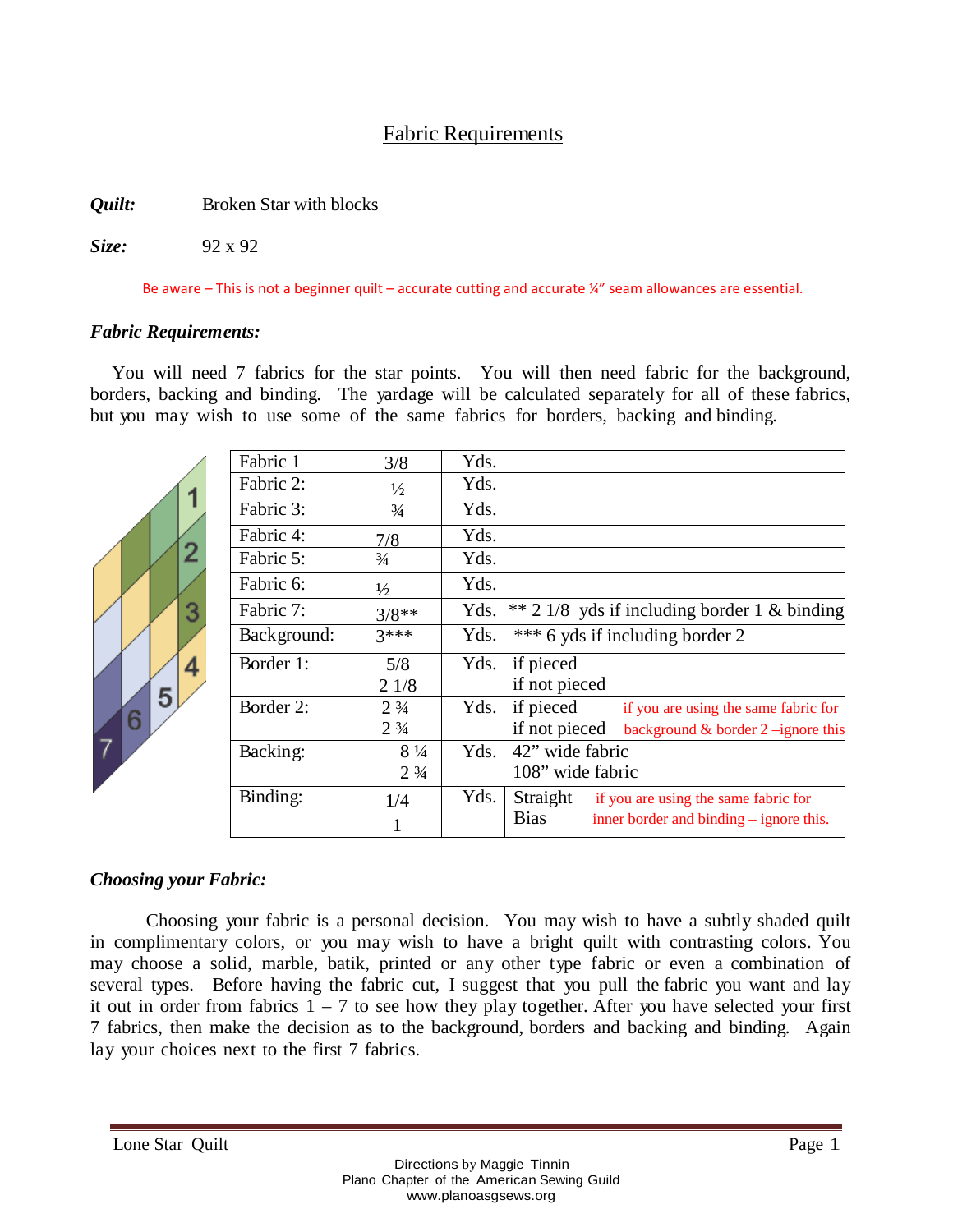After selecting your fabric, attach a small swatch of each below to avoid any confusion as you are putting the quilt together.

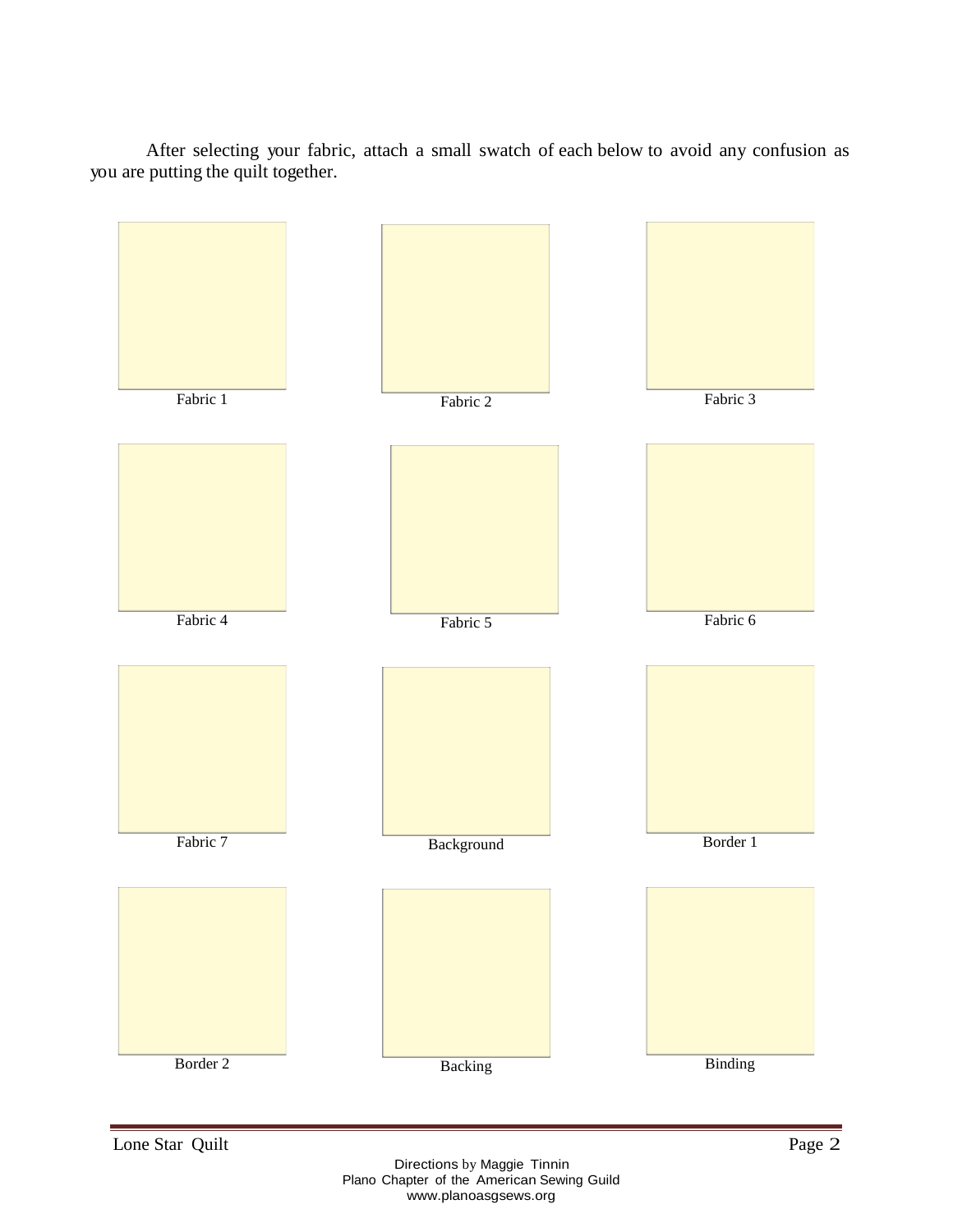#### *Cutting Instructions for Star Points:*

|          | <b>Strip Size</b>    | # of Strips    |
|----------|----------------------|----------------|
| Fabric 1 | $2\frac{1}{4}$ x wof | $\overline{2}$ |
| Fabric 2 | $2\frac{1}{4}$ x wof | $\overline{4}$ |
| Fabric 3 | $2\frac{1}{4}$ x wof | 6              |
| Fabric 4 | $2\frac{1}{4}$ x wof | 8              |
| Fabric 5 | $2\frac{1}{4}$ x wof | 6              |
| Fabric 6 | $2\frac{1}{4}$ x wof | $\overline{4}$ |
| Fabric 7 | $2\frac{1}{4}$ x wof | $\overline{2}$ |

*If you are cutting your borders all in one length (not pieced) cut them first. There will be sufficient Fabric to cut the remaining pieces.*

Note: Before cutting your fabric, spray starch and iron your fabric (I use Faultless Premium Spray Starch as it does not clog and does not leave a residue on top of the fabric). This will improve the accuracy in cutting and sewing.

#### *Cutting Instructions for reminder of quilt:*

Setting Blocks:  $20 - 10 \frac{1}{2}$  squares (cut size) Setting Triangles:  $2 - 153/8$ " square (cut size) Subcut diagonally twice See Picture left Inner Border: 4 - 2 1/4 " wide by length needed (cut size) Outer Border:  $4 - 10\frac{1}{2}$  " wide by length needed (cut size)

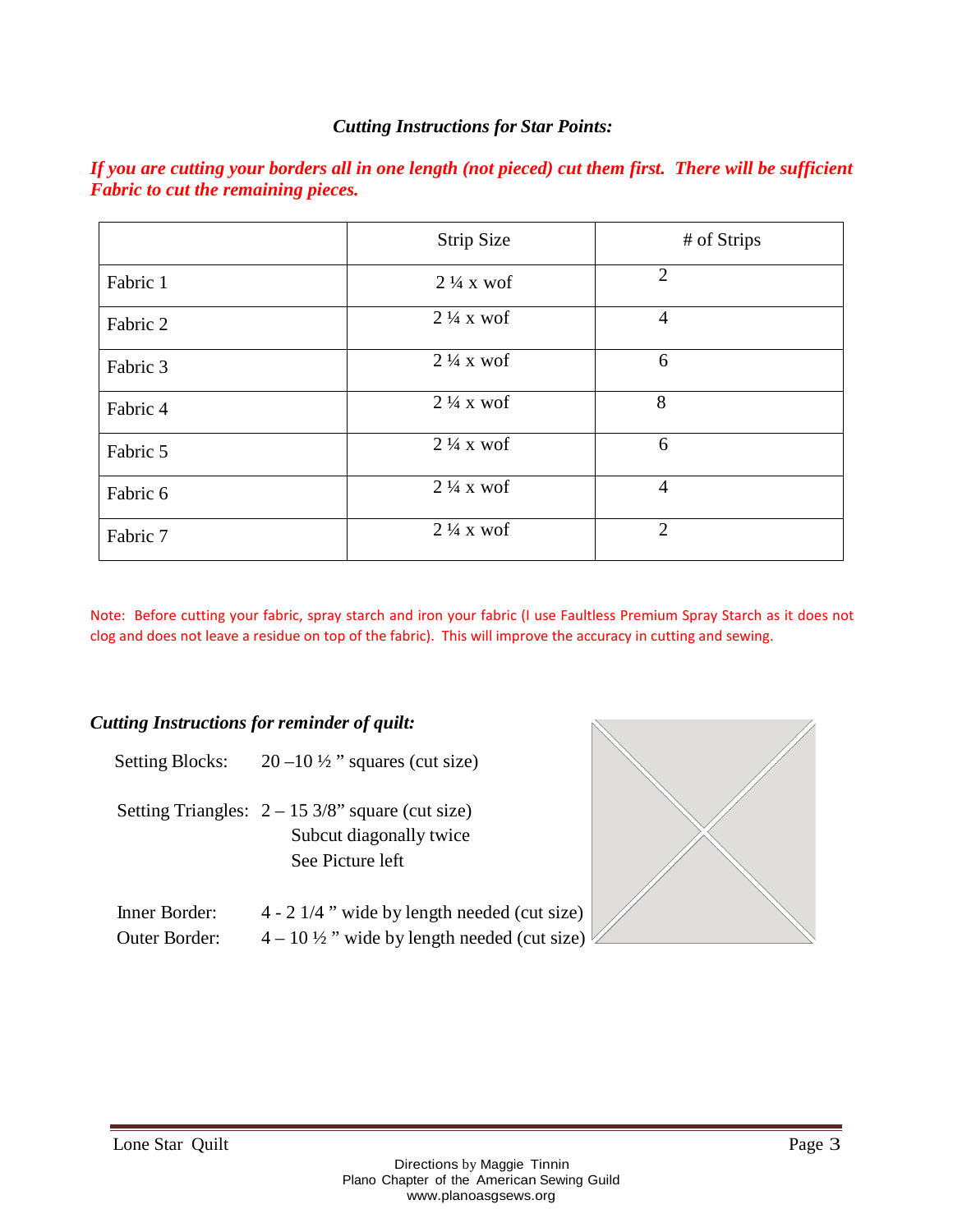# Strip Set

You will need 7 fabrics from which you will make 4 strip sets as shown.

Cut strips 2 ¼" by wof as shown above

Offset each strip by slightly less than the width of the strip and stitch as shown.

Cut one strip set of each color-way in half and press them in the opposite direction than that shown. Keep these separated from the remaining strips.

*You will need a total of 8 completed Star Points which are pressed in the opposite direction from the other 32.*

Press seams in the remaining strip sets in the direction of the arrows.

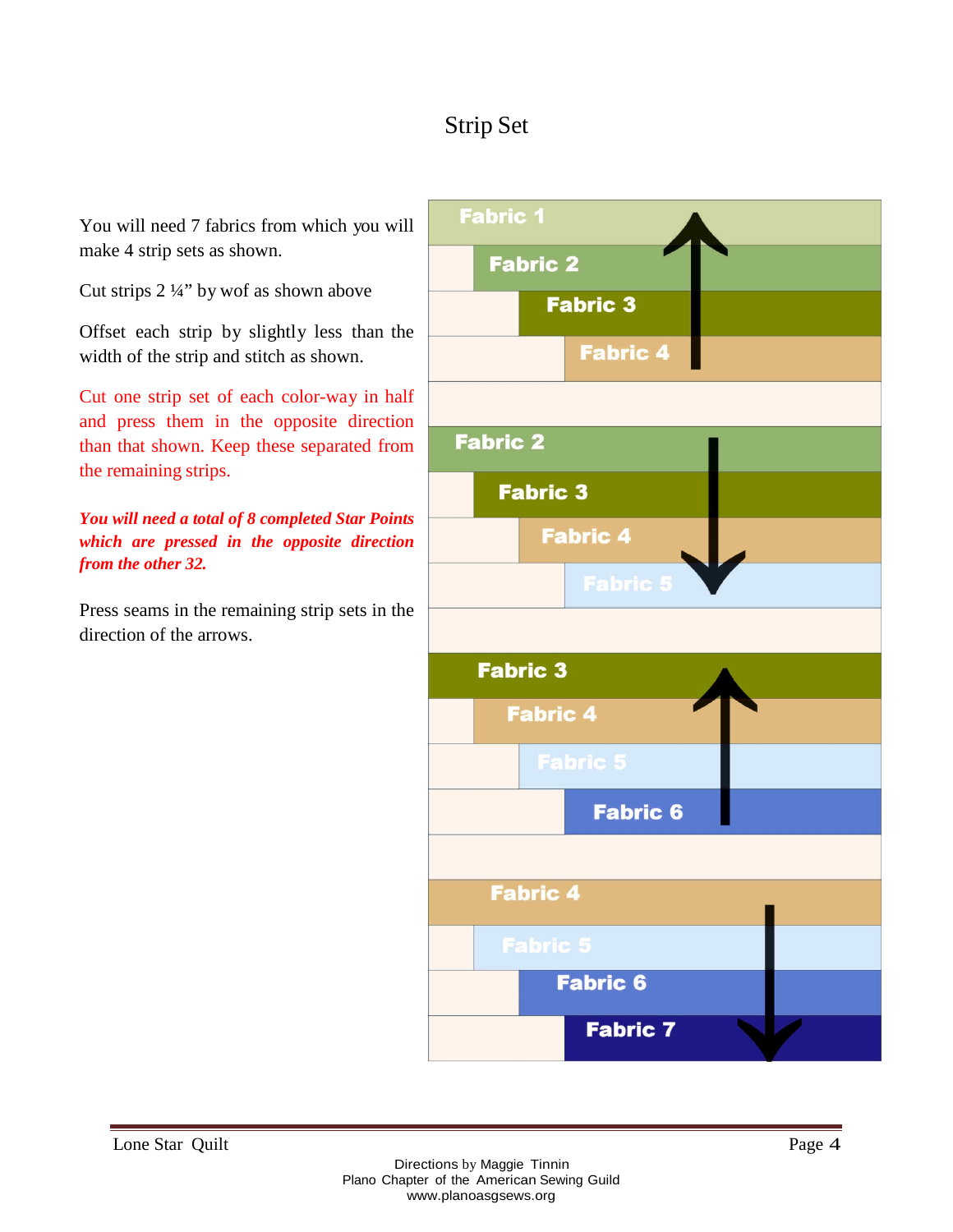# Strip – Cutting Instructions Cut at a 45<sup>°</sup> angle

![](_page_4_Picture_1.jpeg)

Cut all strip sets the same as above. .

# Make Your Star Points

After your strip sets have been cut, arrange the majority as shown below and sew together into your star points. Seams should be in the direction of the arrows. The remaining sections will be arranged in the same manner, but the seams should be pressed in the opposite direction. Keep these star points separate from the majority.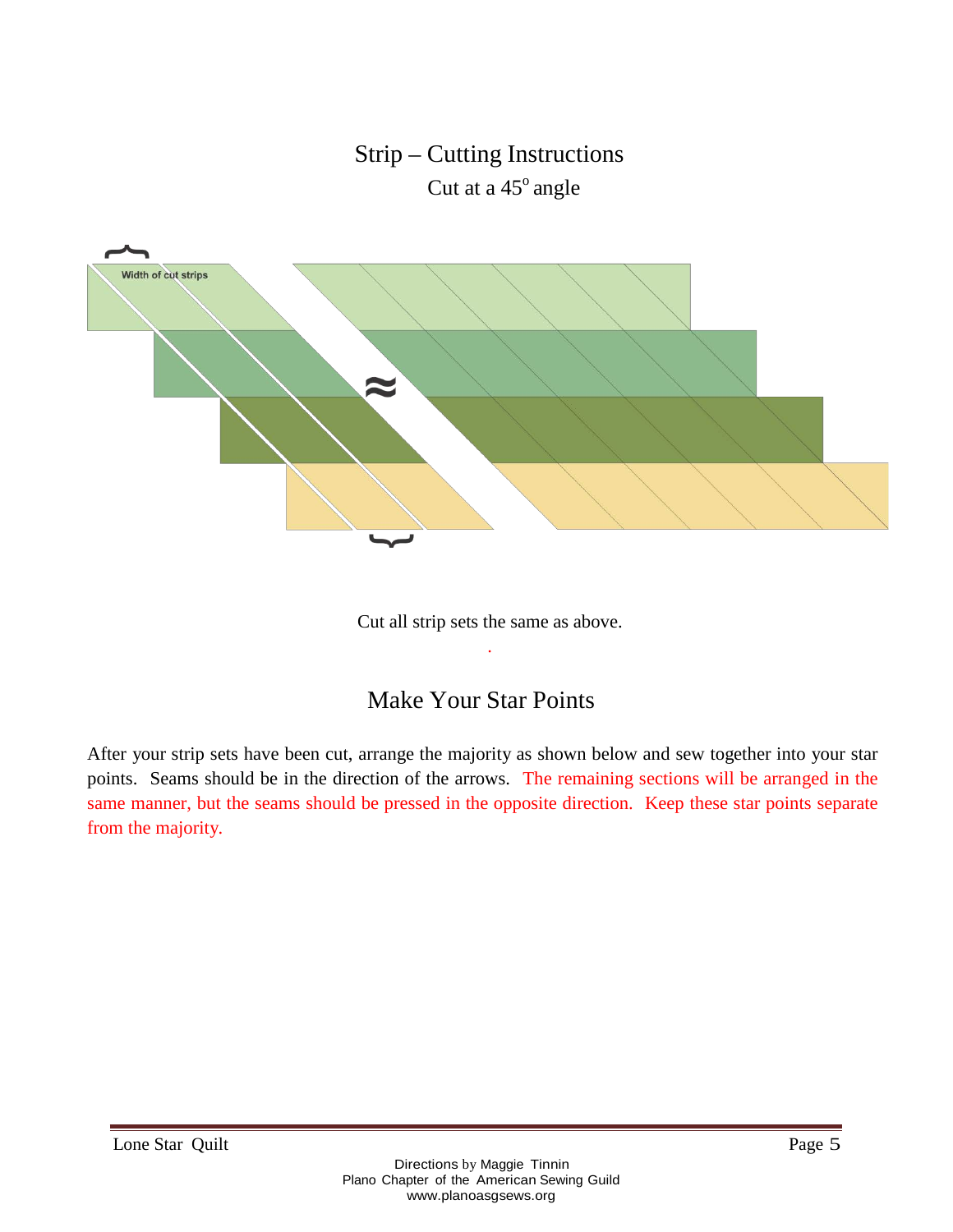![](_page_5_Picture_0.jpeg)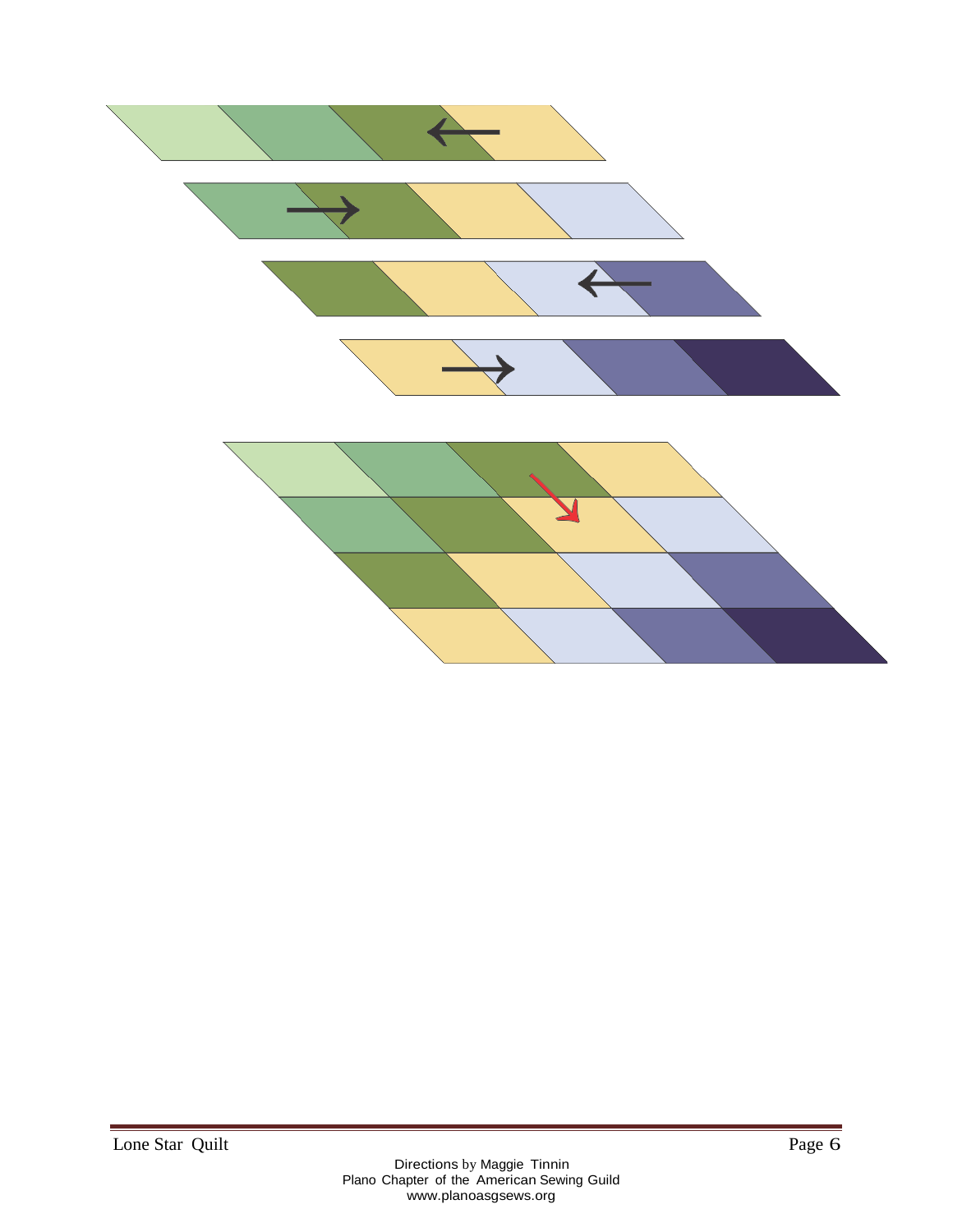# Lone Star Layout

Position your star points as shown below and sew together. At each Star Point Y seam, begin and/or end ¼" from the end securing your stitches (backstitch). Be sure to position your star points so that the seams are facing in the correct direction. The 8 points with asterisks are the ones that were pressed in the opposite directions.

![](_page_6_Picture_2.jpeg)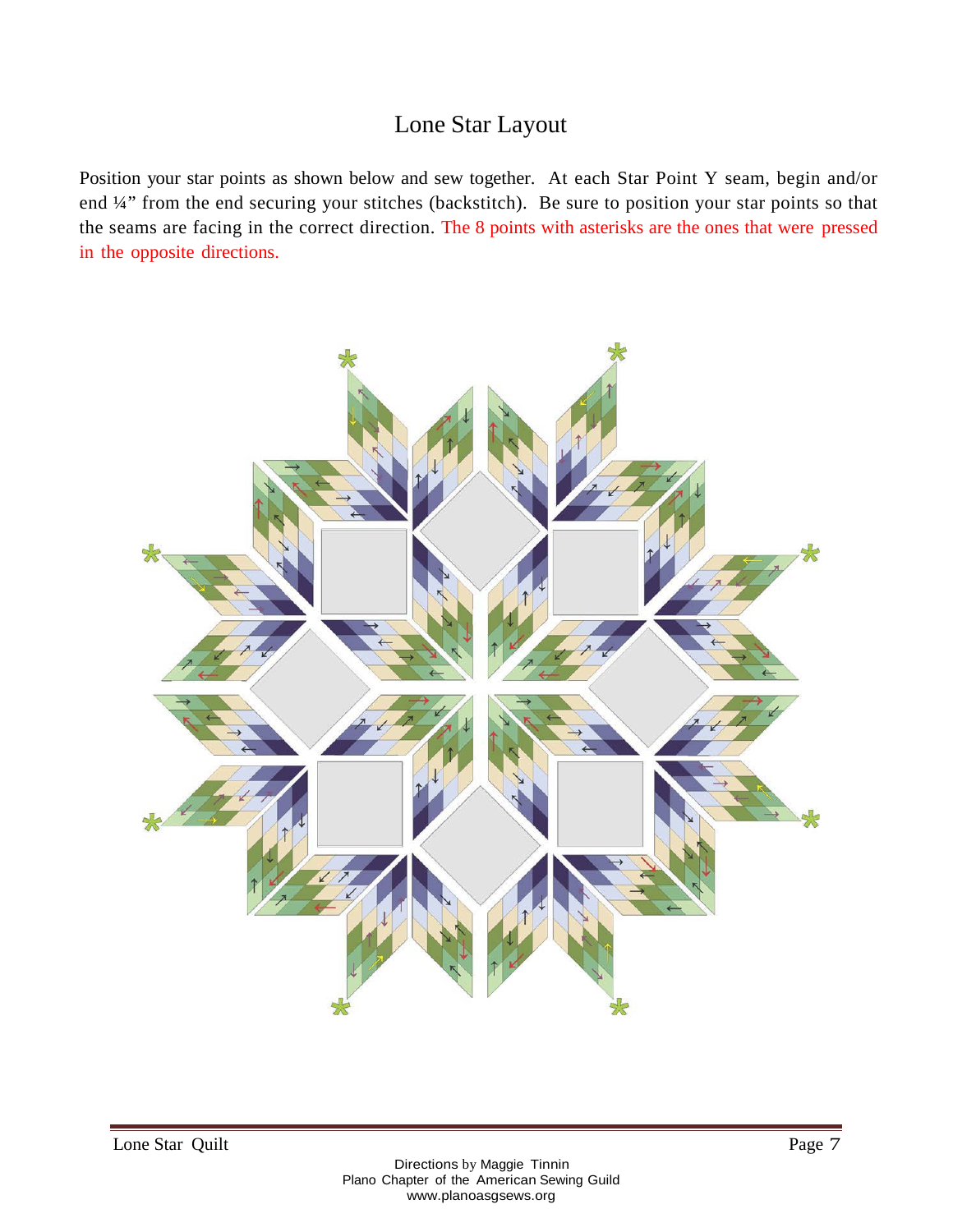![](_page_7_Picture_0.jpeg)